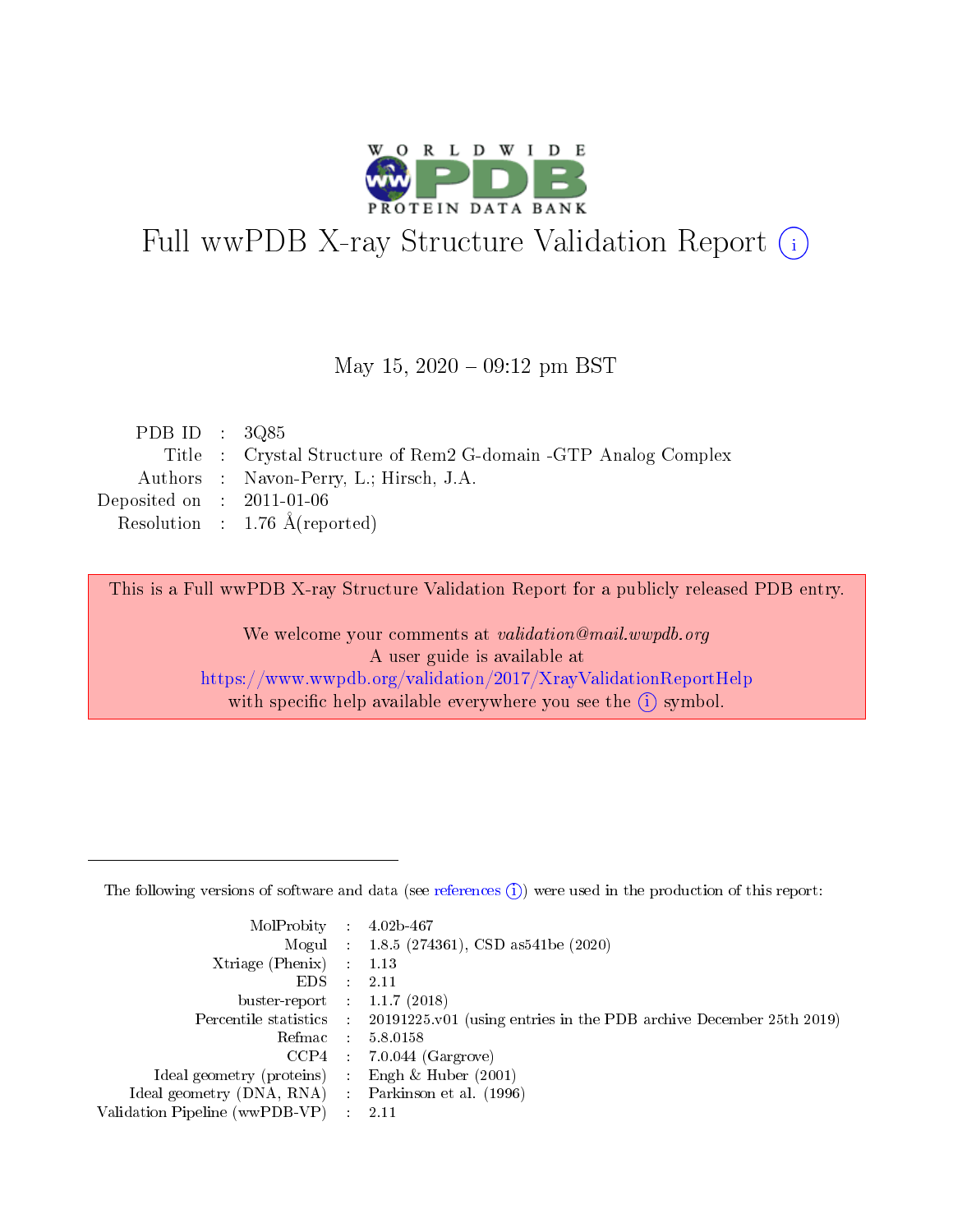# 1 [O](https://www.wwpdb.org/validation/2017/XrayValidationReportHelp#overall_quality)verall quality at a glance  $(i)$

The following experimental techniques were used to determine the structure: X-RAY DIFFRACTION

The reported resolution of this entry is 1.76 Å.

Percentile scores (ranging between 0-100) for global validation metrics of the entry are shown in the following graphic. The table shows the number of entries on which the scores are based.



| Metric                | Whole archive<br>$(\#\text{Entries})$ | Similar resolution<br>(#Entries, resolution range( $\AA$ )) |
|-----------------------|---------------------------------------|-------------------------------------------------------------|
| $R_{free}$            | 130704                                | $2340(1.76-1.76)$                                           |
| Clashscore            | 141614                                | 2466 (1.76-1.76)                                            |
| Ramachandran outliers | 138981                                | $2437(1.76-1.76)$                                           |
| Sidechain outliers    | 138945                                | $2437(1.76-1.76)$                                           |
| RSRZ outliers         | 127900                                | $2298(1.76-1.76)$                                           |

The table below summarises the geometric issues observed across the polymeric chains and their fit to the electron density. The red, orange, yellow and green segments on the lower bar indicate the fraction of residues that contain outliers for  $>=3, 2, 1$  and 0 types of geometric quality criteria respectively. A grey segment represents the fraction of residues that are not modelled. The numeric value for each fraction is indicated below the corresponding segment, with a dot representing fractions  $\epsilon=5\%$  The upper red bar (where present) indicates the fraction of residues that have poor fit to the electron density. The numeric value is given above the bar.

| Mol | $C$ hain   Length | Quality of chain |     |                  |     |
|-----|-------------------|------------------|-----|------------------|-----|
|     | 169               | 5%<br>78%        | 9%  |                  | 12% |
|     | 169               | $\%$<br>75%      | 14% | $\bullet\bullet$ | 11% |

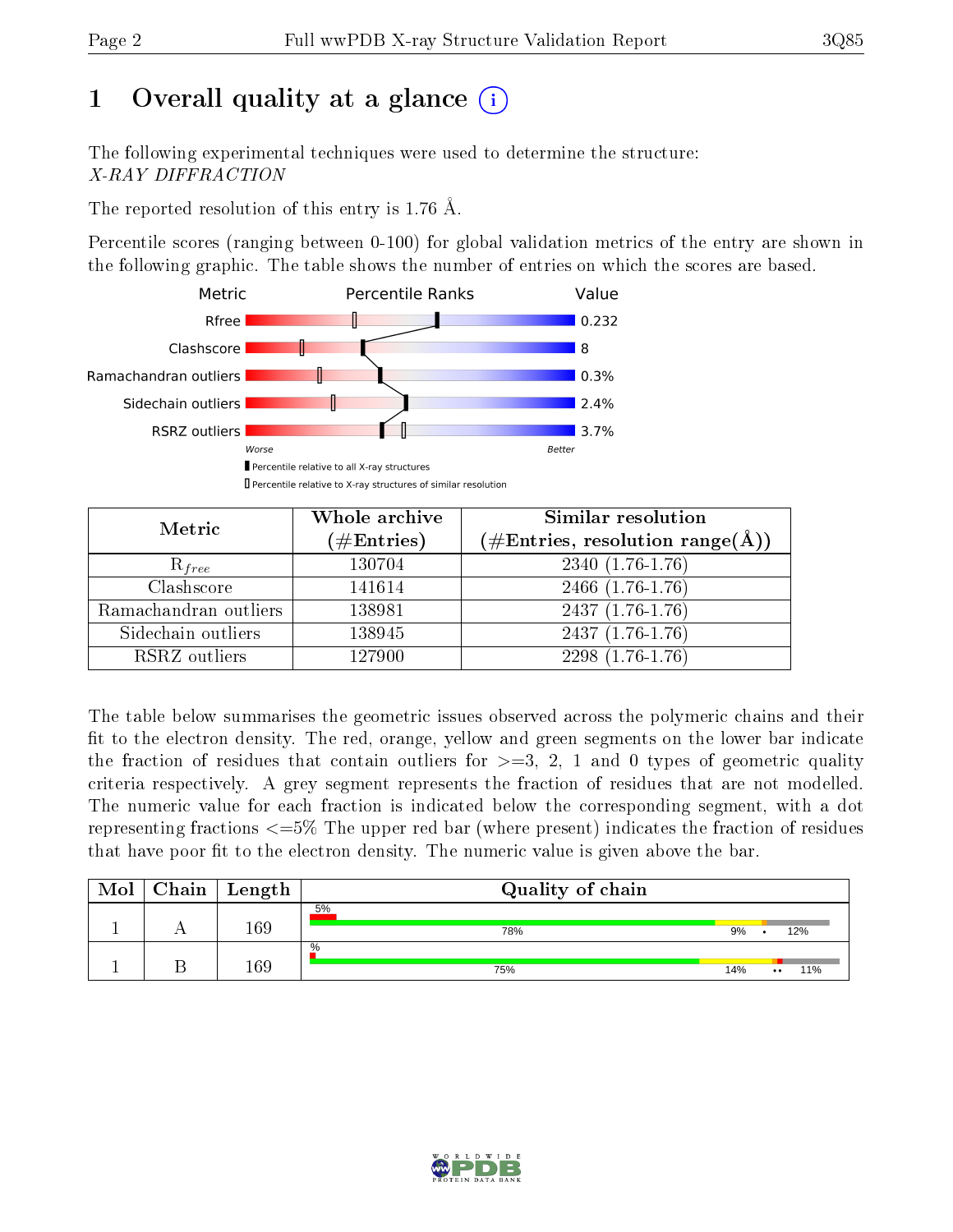# 2 Entry composition (i)

There are 5 unique types of molecules in this entry. The entry contains 5250 atoms, of which 2384 are hydrogens and 0 are deuteriums.

In the tables below, the ZeroOcc column contains the number of atoms modelled with zero occupancy, the AltConf column contains the number of residues with at least one atom in alternate conformation and the Trace column contains the number of residues modelled with at most 2 atoms.

Molecule 1 is a protein called GTP-binding protein REM 2.

|  |  | $\text{Mol}$   Chain   Residues |                         | Atoms           |             |  | ZeroOcc   AltConf   Trace |  |
|--|--|---------------------------------|-------------------------|-----------------|-------------|--|---------------------------|--|
|  |  | 149                             |                         | Total C H N O S |             |  |                           |  |
|  |  |                                 | 2325 729 1164 214 214 4 |                 |             |  |                           |  |
|  |  | 151                             |                         | Total C H N     | $\bullet$ O |  |                           |  |
|  |  | 2388                            | 749 1194 219 221        |                 |             |  |                           |  |

There are 2 discrepancies between the modelled and reference sequences:

| Chain |     |     |            | Residue   Modelled   Actual   Comment | <b>Reference</b>      |
|-------|-----|-----|------------|---------------------------------------|-----------------------|
|       | 203 | SER | <b>GLY</b> |                                       | CONFLICT   UNP Q8VEL9 |
|       | 203 | SER | GLY        |                                       | CONFLICT   UNP Q8VEL9 |

 Molecule 2 is PHOSPHOAMINOPHOSPHONIC ACID-GUANYLATE ESTER (three-letter code: GNP) (formula:  $C_{10}H_{17}N_6O_{13}P_3$ ).



| Mol | Chain Residues |                   | Atoms                          |  | $ZeroOcc \   \ AltConf$ |  |
|-----|----------------|-------------------|--------------------------------|--|-------------------------|--|
|     |                | Total C H N<br>45 | $10 \quad 13 \quad 6 \quad 13$ |  |                         |  |

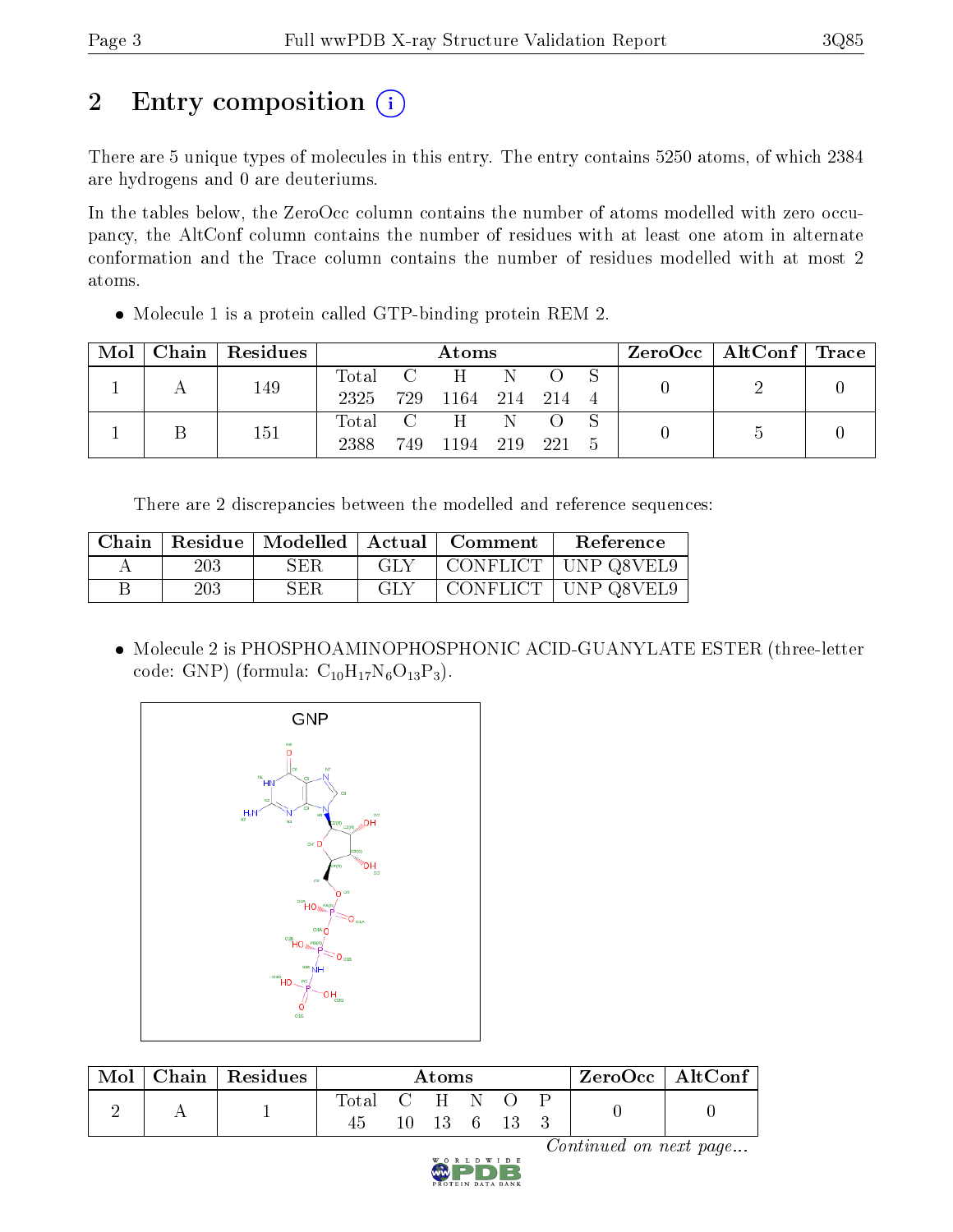Continued from previous page...

| Mol | Chain   Residues |       |      | Atoms         |      | $ZeroOcc   AltConf \rangle$ |  |
|-----|------------------|-------|------|---------------|------|-----------------------------|--|
|     |                  | Total | CHN. | $10 \quad 13$ | 6 13 |                             |  |

Molecule 3 is MAGNESIUM ION (three-letter code: MG) (formula: Mg).

|  | Mol   Chain   Residues | Atoms    | $ZeroOcc \   \$ AltConf |
|--|------------------------|----------|-------------------------|
|  |                        | Total Mg |                         |
|  |                        | Total Mg |                         |

Molecule 4 is THIOCYANATE ION (three-letter code: SCN) (formula: CNS).



| Mol | Chain   Residues | Atoms                                                   | $ZeroOcc \   \ AltConf \  $ |
|-----|------------------|---------------------------------------------------------|-----------------------------|
|     |                  | Total C N S<br>$\begin{array}{ccc} & 1 & 1 \end{array}$ |                             |
|     |                  | Total C N S<br>$1 \quad 1$                              |                             |
|     |                  | Total C N S                                             |                             |

• Molecule 5 is water.

|  | $\text{Mol}$   Chain   Residues | Atoms               | $\vert$ ZeroOcc $\vert$ AltConf $\vert$ |  |
|--|---------------------------------|---------------------|-----------------------------------------|--|
|  | 195                             | Total<br>195<br>195 |                                         |  |

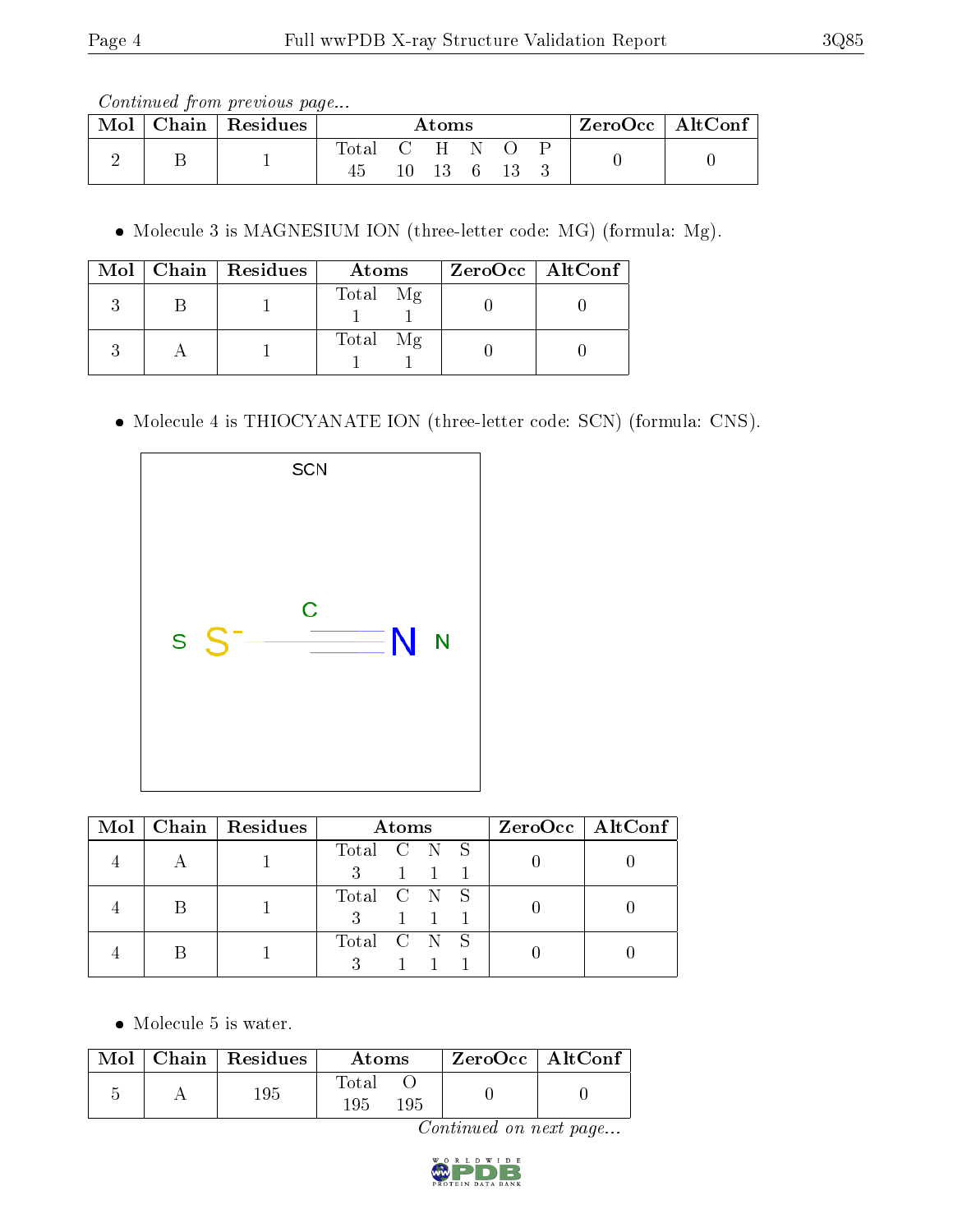Continued from previous page...

|  | Mol   Chain   Residues | Atoms                | $ZeroOcc$   AltConf |  |
|--|------------------------|----------------------|---------------------|--|
|  | 241                    | Total<br>241<br>-241 |                     |  |

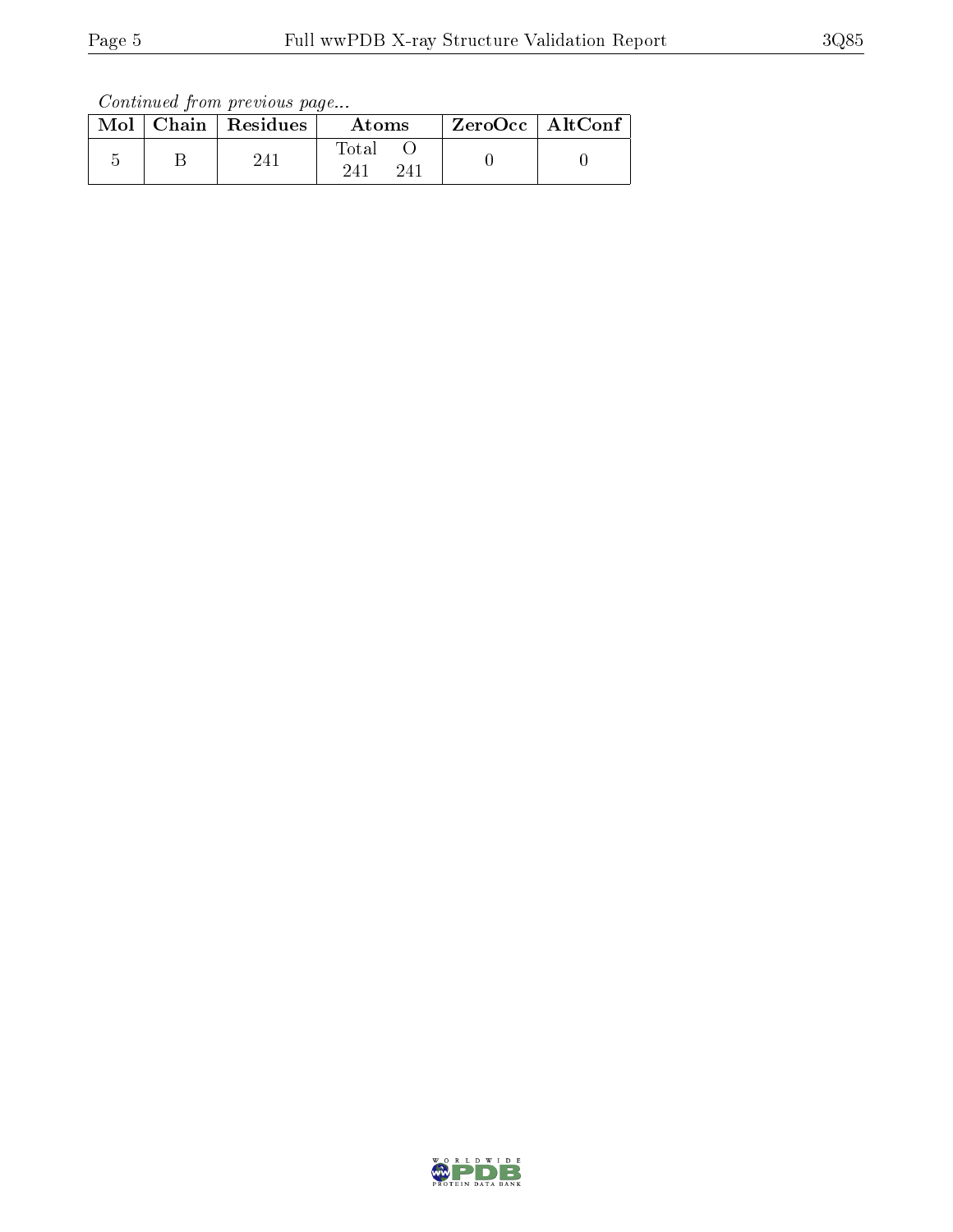# 3 Residue-property plots  $(i)$

These plots are drawn for all protein, RNA and DNA chains in the entry. The first graphic for a chain summarises the proportions of the various outlier classes displayed in the second graphic. The second graphic shows the sequence view annotated by issues in geometry and electron density. Residues are color-coded according to the number of geometric quality criteria for which they contain at least one outlier: green  $= 0$ , yellow  $= 1$ , orange  $= 2$  and red  $= 3$  or more. A red dot above a residue indicates a poor fit to the electron density (RSRZ  $> 2$ ). Stretches of 2 or more consecutive residues without any outlier are shown as a green connector. Residues present in the sample, but not in the model, are shown in grey.



• Molecule 1: GTP-binding protein REM 2

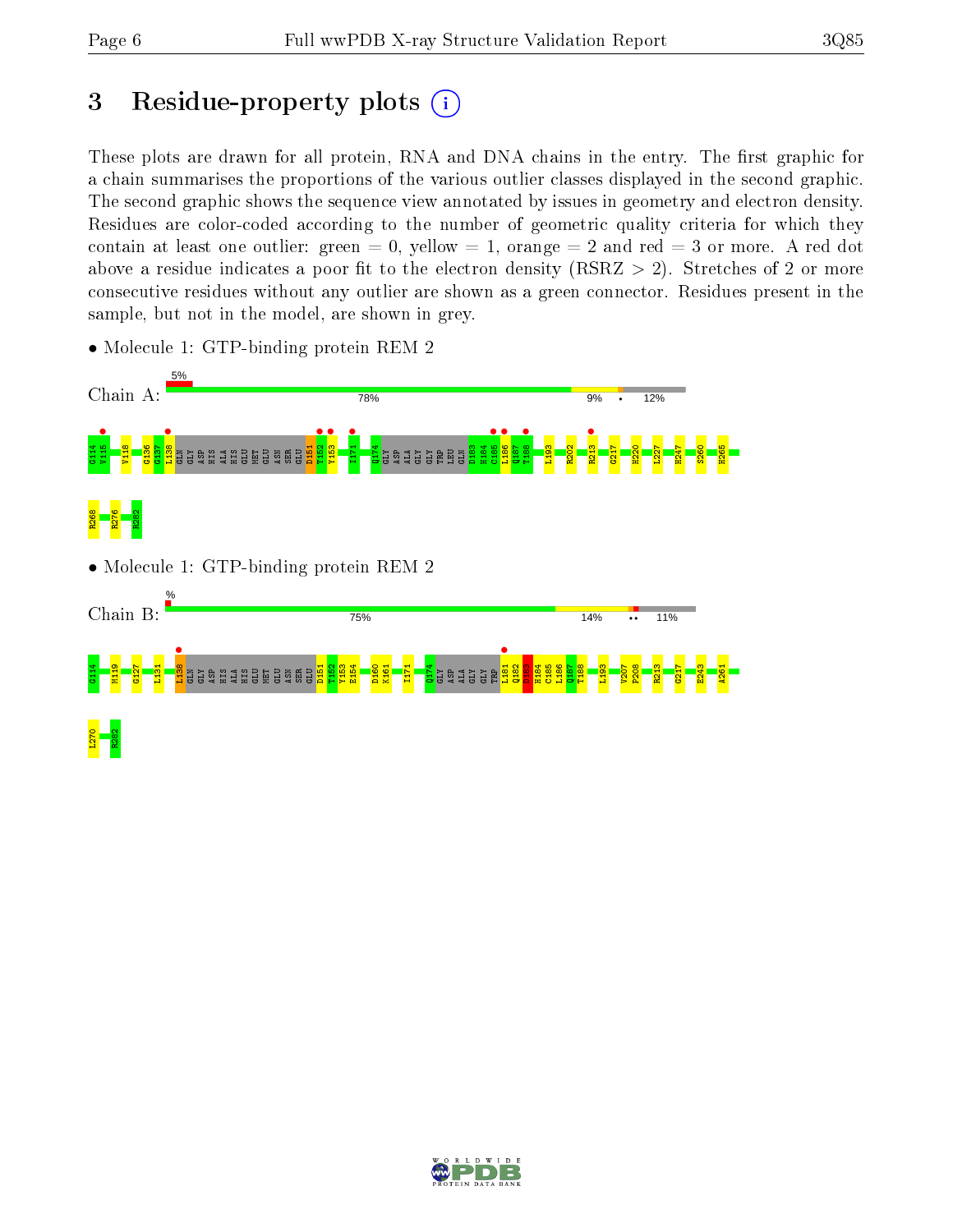# 4 Data and refinement statistics  $(i)$

| Property                                                             | Value                                                               | Source                       |
|----------------------------------------------------------------------|---------------------------------------------------------------------|------------------------------|
| Space group                                                          | P 1 21 1                                                            | Depositor                    |
| Cell constants                                                       | $59.08\text{\AA}$ $56.\overline{14\text{\AA}}$<br>$52.52\text{\AA}$ | Depositor                    |
| a, b, c, $\alpha$ , $\beta$ , $\gamma$                               | $90.00^{\circ}$ $101.26^{\circ}$ $90.00^{\circ}$                    |                              |
| Resolution $(A)$                                                     | 40.28<br>$-1.76$                                                    | Depositor                    |
|                                                                      | $40.28 - 1.76$                                                      | <b>EDS</b>                   |
| % Data completeness                                                  | $83.7(40.28-1.76)$                                                  | Depositor                    |
| (in resolution range)                                                | 83.7 (40.28-1.76)                                                   | <b>EDS</b>                   |
| $R_{merge}$                                                          | 0.09                                                                | Depositor                    |
| $\mathrm{R}_{sym}$                                                   | 0.01                                                                | Depositor                    |
| $\sqrt{I/\sigma(I)} > 1$                                             | 1.65 (at $1.76\text{\AA}$ )                                         | Xtriage                      |
| Refinement program                                                   | PHENIX (phenix.refine: dev 412)                                     | Depositor                    |
|                                                                      | $0.208$ ,<br>0.235                                                  | Depositor                    |
| $R, R_{free}$                                                        | 0.202<br>0.232                                                      | DCC                          |
| $R_{free}$ test set                                                  | 1439 reflections $(5.10\%)$                                         | wwPDB-VP                     |
| Wilson B-factor $(A^2)$                                              | 16.8                                                                | Xtriage                      |
| Anisotropy                                                           | 0.210                                                               | Xtriage                      |
| Bulk solvent $k_{sol}(e/\mathring{A}^3)$ , $B_{sol}(\mathring{A}^2)$ | $0.38$ , 53.2                                                       | <b>EDS</b>                   |
| L-test for $\mathrm{twinning}^2$                                     | $< L >$ = 0.50, $< L2$ > = 0.34                                     | $\overline{\text{X}}$ triage |
| Estimated twinning fraction                                          | No twinning to report.                                              | Xtriage                      |
| $F_o, F_c$ correlation                                               | 0.94                                                                | <b>EDS</b>                   |
| Total number of atoms                                                | 5250                                                                | wwPDB-VP                     |
| Average B, all atoms $(A^2)$                                         | 23.0                                                                | wwPDB-VP                     |

Xtriage's analysis on translational NCS is as follows: The largest off-origin peak in the Patterson function is  $14.58\%$  of the height of the origin peak. No significant pseudotranslation is detected.

<sup>&</sup>lt;sup>2</sup>Theoretical values of  $\langle |L| \rangle$ ,  $\langle L^2 \rangle$  for acentric reflections are 0.5, 0.333 respectively for untwinned datasets, and 0.375, 0.2 for perfectly twinned datasets.



<span id="page-6-1"></span><span id="page-6-0"></span><sup>1</sup> Intensities estimated from amplitudes.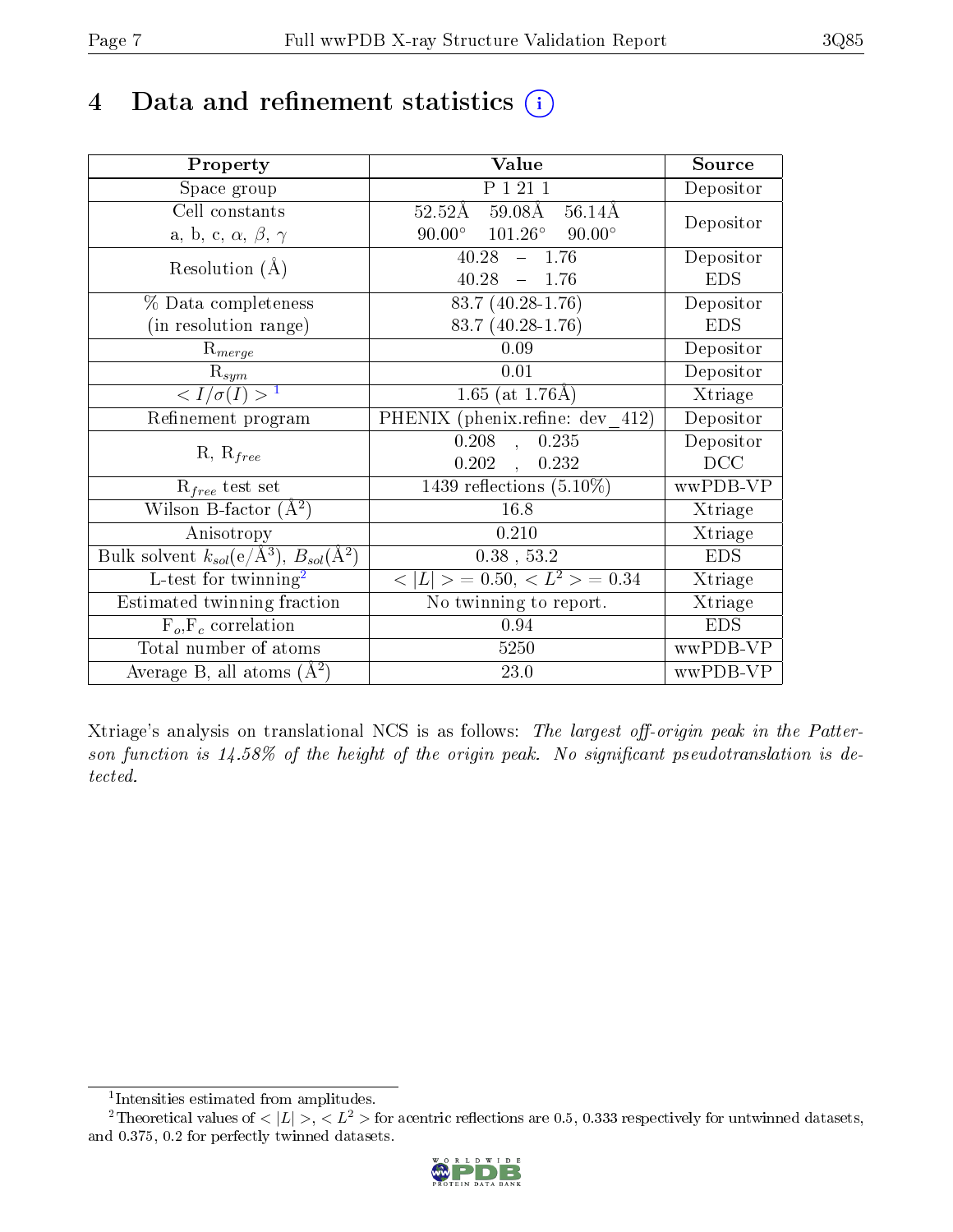# 5 Model quality  $(i)$

# 5.1 Standard geometry  $(i)$

Bond lengths and bond angles in the following residue types are not validated in this section: GNP, SCN, MG

The Z score for a bond length (or angle) is the number of standard deviations the observed value is removed from the expected value. A bond length (or angle) with  $|Z| > 5$  is considered an outlier worth inspection. RMSZ is the root-mean-square of all Z scores of the bond lengths (or angles).

| Mol | Chain | Bond lengths |             | Bond angles |                 |
|-----|-------|--------------|-------------|-------------|-----------------|
|     |       | <b>RMSZ</b>  | # $ Z  > 5$ | RMSZ        | # $ Z  > 5$     |
|     |       | 0.32         | 0/1186      | 0.50        | 0/1594          |
|     |       | 0.32         | 0/1228      | 0.53        | $1/1651(0.1\%)$ |
| ΔH  | ΑH    | 0.32         | 0/2414      | 0.52        | $1/3245(0.0\%)$ |

There are no bond length outliers.

All (1) bond angle outliers are listed below:

|  |  | $\vert$ Mol $\vert$ Chain $\vert$ Res $\vert$ Type $\vert$ Atoms | $\vert$ Observed $(^\circ)$ $\vert$ Ideal $(^\circ)$ |        |
|--|--|------------------------------------------------------------------|------------------------------------------------------|--------|
|  |  | 138   LEU   CA-CB-CG   $6.55$                                    | 130.36                                               | 115.30 |

There are no chirality outliers.

There are no planarity outliers.

### 5.2 Too-close contacts  $(i)$

In the following table, the Non-H and H(model) columns list the number of non-hydrogen atoms and hydrogen atoms in the chain respectively. The H(added) column lists the number of hydrogen atoms added and optimized by MolProbity. The Clashes column lists the number of clashes within the asymmetric unit, whereas Symm-Clashes lists symmetry related clashes.

| Mol |   |      | $\vert$ Chain $\vert$ Non-H $\vert$ H(model) | H(added) |    | $Clashes$   Symm-Clashes |
|-----|---|------|----------------------------------------------|----------|----|--------------------------|
|     | ⌒ | 1161 | 1164                                         | 1148     | 12 |                          |
|     |   | 1194 | 1194                                         | 1174     | 27 |                          |
|     |   | 32   | 13                                           | 13       |    |                          |
|     |   | 32   | 13                                           | 13       |    |                          |
|     |   |      |                                              |          |    |                          |
|     | Β |      |                                              |          |    |                          |
|     |   |      |                                              |          |    |                          |
|     |   |      |                                              |          |    |                          |

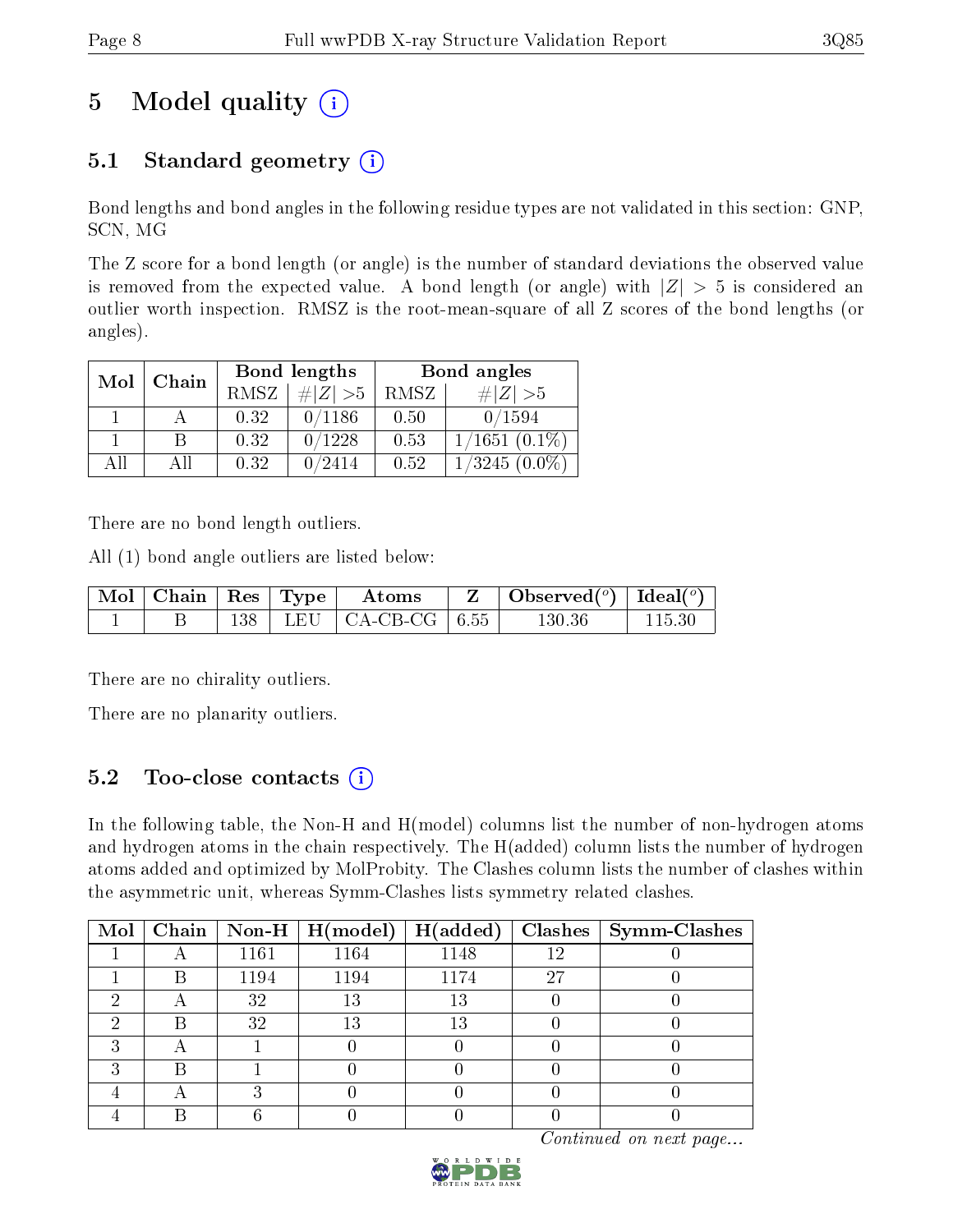Continued from previous page...

| $\operatorname{Mol}$ |      |      | Chain   Non-H   $H(model)$   $H(added)$   Clashes   Symm-Clashes |
|----------------------|------|------|------------------------------------------------------------------|
|                      |      |      |                                                                  |
|                      |      |      |                                                                  |
|                      | 2866 | 2348 |                                                                  |

The all-atom clashscore is defined as the number of clashes found per 1000 atoms (including hydrogen atoms). The all-atom clashscore for this structure is 8.

All (39) close contacts within the same asymmetric unit are listed below, sorted by their clash magnitude.

| Atom-1              | Atom-2                                    | Interatomic       | Clash         |
|---------------------|-------------------------------------------|-------------------|---------------|
|                     |                                           | distance $(A)$    | overlap $(A)$ |
| 1:B:183:ASP:OD1     | 5:B:413:HOH:O                             | 1.97              | 0.83          |
| 1: B: 127: GLY: O   | $1:B:131[B]:\overline{LEU:HD}13$          | 1.84              | 0.78          |
| 1:B:131[B]:LEU:HD12 | 1:B:261:ALA:HB2                           | 1.66              | 0.77          |
| 1:A:276:ARG:HD3     | 5:A:389:HOH:O                             | 1.84              | 0.76          |
| 1: A: 151: ASP: N   | 5:A:401:HOH:O                             | 2.32              | 0.62          |
| 1:B:151:ASP:HA      | 5:B:432:HOH:O                             | 2.00              | 0.62          |
| 1:A:186:LEU:HD21    | 1:A:217:GLY:HA3                           | 1.84              | 0.59          |
| 1:A:186:LEU:CD2     | 1:A:217:GLY:HA3                           | 2.35              | 0.57          |
| 1:B:131[A].LEU:HD22 | 1:B:261:ALA:HB2                           | 1.87              | 0.56          |
| 1:B:213:ARG:CZ      | 5:B:409:HOH:O                             | 2.54              | 0.56          |
| 1: A:213: ARG:NH1   | 5:A:320:HOH:O                             | 2.37              | $0.56\,$      |
| 1:B:213:ARG:HG3     | 5:B:452:HOH:O                             | 2.05              | 0.55          |
| 1:A:118:VAL:HG13    | 1:A:193:LEU:HD13                          | 1.89              | 0.54          |
| 1:B:186:LEU:HD21    | 1:B:217:GLY:HA3                           | 1.89              | 0.54          |
| 1:B:171:ILE:HG13    | $1:B:185[\overline{B}]\overline{:CYS:SG}$ | 2.47              | 0.54          |
| 1:B:131[B]:LEU:HD12 | 1:B:261:ALA:CB                            | 2.36              | 0.53          |
| 1:A:213:ARG:HG3     | 5:A:331:HOH:O                             | 2.10              | 0.52          |
| 1:B:193:LEU:HD23    | 1:B:193:LEU:N                             | 2.24              | 0.52          |
| 1:B:131[B]:LEU:CD1  | 1:B:261:ALA:HB2                           | 2.39              | 0.49          |
| 1:B:160:ASP:O       | 1:B:161:LYS:HB2                           | 2.13              | 0.49          |
| 1:A:268:ARG:CZ      | 1:A:268:ARG:HB2                           | $\overline{2.42}$ | 0.48          |
| 1: B: 186: LEU: CD2 | 1:B:217:GLY:HA3                           | 2.43              | 0.48          |
| 1:B:184:HIS:NE2     | 1:B:188:THR:HG21                          | 2.28              | 0.48          |
| 1:B:181:LEU:CB      | 1:B:183:ASP:OD2                           | $\overline{2.62}$ | 0.48          |
| 1:B:182:GLN:O       | 1:B:184:HIS:N                             | 2.47              | 0.47          |
| 1:B:243:GLU:HG3     | 5:B:318:HOH:O                             | 2.14              | 0.47          |
| 1:A:202:ARG:NE      | 5:A:329:HOH:O                             | 2.47              | 0.47          |
| 1:B:153:TYR:OH      | 5:B:457:HOH:O                             | $\overline{2.19}$ | 0.47          |
| 1:B:193:LEU:HD13    | 1:B:270:LEU:HD11                          | 1.97              | 0.47          |
| 1:B:154:GLU:OE1     | 5:B:369:HOH:O                             | 2.21              | 0.46          |
| 1:B:207:VAL:HB      | 1:B:208:PRO:HD3                           | $\overline{1.97}$ | 0.46          |

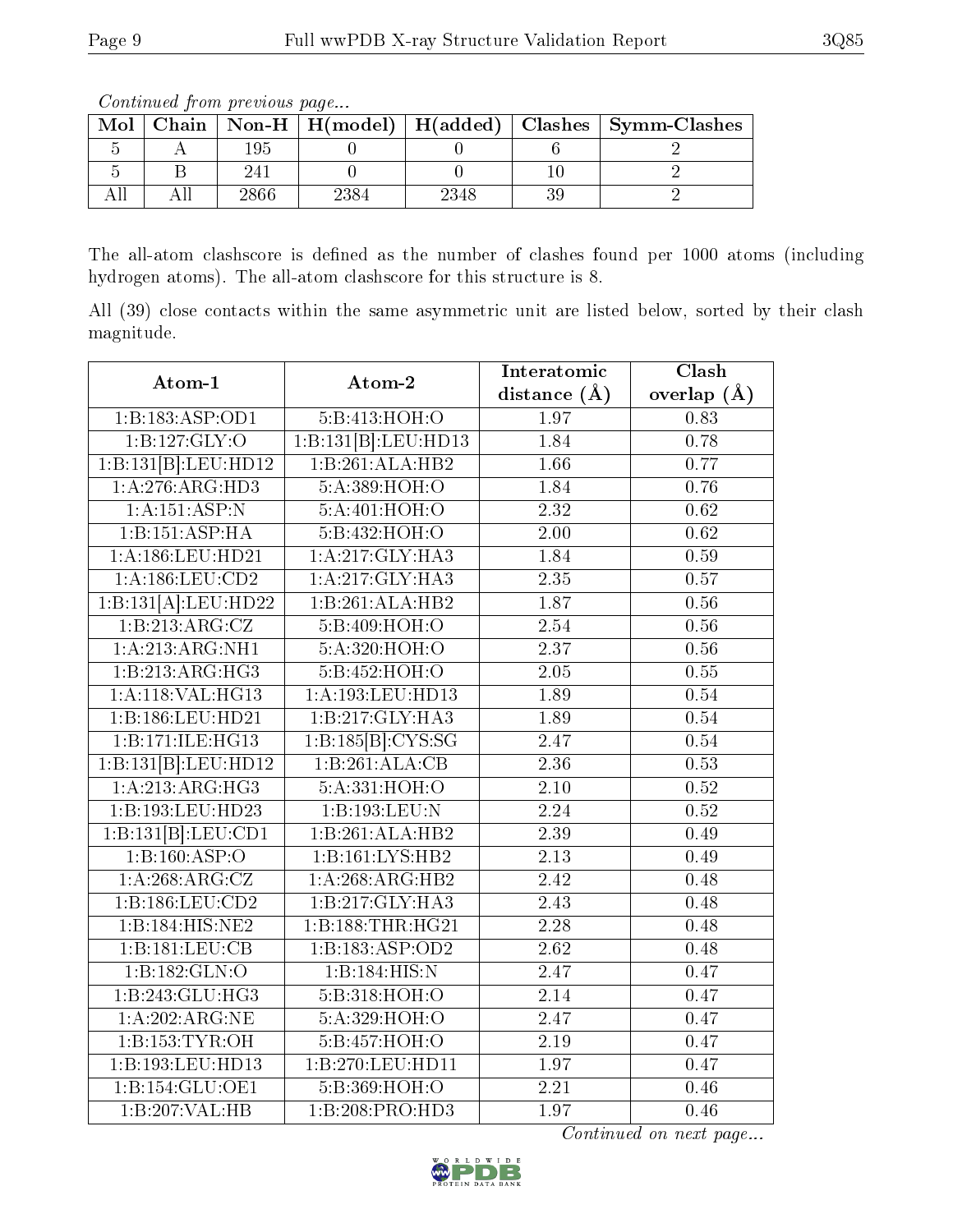|--|

| Atom-1              | Atom-2            | Interatomic<br>distance $(A)$ | Clash<br>overlap<br>(A) |
|---------------------|-------------------|-------------------------------|-------------------------|
| 1:B:213:ARG:NH2     | 5:B:409:HOH:O     | 2.48                          | 0.46                    |
| 1:B:213:ARG:NH1     | 5:B:409:HOH:O     | 2.50                          | 0.45                    |
| 1:B:119:MET:HE2     | 1:B:185[A]:CYS:SG | 2.58                          | 0.43                    |
| 1:A:247:HIS:HD2     | 5:A:432:HOH:O     | 2.02                          | 0.43                    |
| 1:A:260:SER:HB3     | 1:A:265:HIS:HB2   | 2.01                          | 0.42                    |
| 1:B:182:GLN:C       | 1:B:184:HIS:N     | 2.73                          | 0.42                    |
| 1: A: 136: GLY: HA3 | 1:A:153:TYR:CD1   | 2.55                          | 0.42                    |
| 1:B:153:TYR:HB3     | 5:B:372:HOH:O     | 2.20                          | 0.40                    |

Continued from previous page...

All (2) symmetry-related close contacts are listed below. The label for Atom-2 includes the symmetry operator and encoded unit-cell translations to be applied.

| Atom-1 | Atom-2                                   | Interatomic<br>distance $(A)$ | Clash<br>overlap $(A)$ |
|--------|------------------------------------------|-------------------------------|------------------------|
|        | $5:A:311:HOH:O$   5:B:307:HOH:O[2 646]   | 2.13                          |                        |
|        | $5:A:304:HOH:O$   $5:B:355:HOH:O[2 656]$ | 2.18                          | ) 02                   |

### 5.3 Torsion angles (i)

#### 5.3.1 Protein backbone (i)

In the following table, the Percentiles column shows the percent Ramachandran outliers of the chain as a percentile score with respect to all X-ray entries followed by that with respect to entries of similar resolution.

The Analysed column shows the number of residues for which the backbone conformation was analysed, and the total number of residues.

| Mol | Chain | Analysed         | Favoured    | <b>Allowed</b> | Outliers | Percentiles         |             |
|-----|-------|------------------|-------------|----------------|----------|---------------------|-------------|
|     |       | $145/169$ (86\%) | $143(99\%)$ | $2(1\%)$       |          | $\vert$ 100 $\vert$ | $\vert$ 100 |
|     |       | $150/169$ (89\%) | $147(98\%)$ | $2(1\%)$       | $1(1\%)$ | 22                  | 8           |
| All | All   | 295/338(87%)     | $290(98\%)$ | $4(1\%)$       | $1(0\%)$ |                     | 22          |

All (1) Ramachandran outliers are listed below:

| Mol | Chain | Res | vpe |
|-----|-------|-----|-----|
|     |       |     |     |

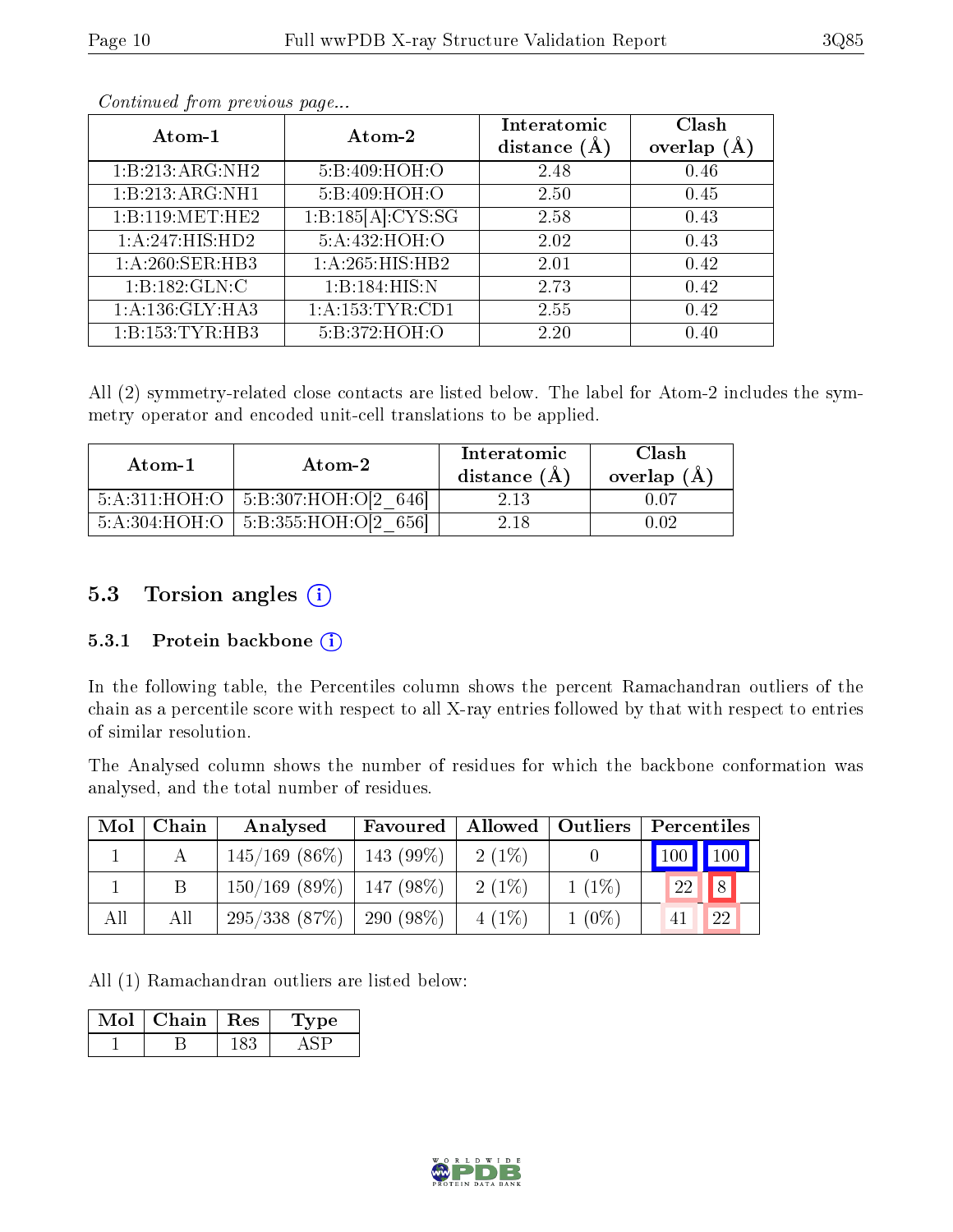#### 5.3.2 Protein sidechains  $(i)$

In the following table, the Percentiles column shows the percent sidechain outliers of the chain as a percentile score with respect to all X-ray entries followed by that with respect to entries of similar resolution.

The Analysed column shows the number of residues for which the sidechain conformation was analysed, and the total number of residues.

| Mol | Chain | Analysed        | Rotameric   Outliers |          | Percentiles |
|-----|-------|-----------------|----------------------|----------|-------------|
|     |       | 124/142(87%)    | 120(97%)             | $4(3\%)$ | 16<br>39    |
|     |       | $129/142(91\%)$ | 127 $(98\%)$         | $2(2\%)$ | 62<br>45    |
| All | All   | 253/284(89%)    | 247 $(98\%)$         | 6 $(2%)$ | 26<br>49    |

All (6) residues with a non-rotameric sidechain are listed below:

| Mol | Chain | Res | Type       |
|-----|-------|-----|------------|
|     |       | 138 | LEU        |
|     |       | 151 | ASP        |
|     |       | 220 | <b>HIS</b> |
|     |       | 227 | LEU        |
|     |       | 138 | LEU        |
|     |       | 183 | A SP       |

Some sidechains can be flipped to improve hydrogen bonding and reduce clashes. All (1) such sidechains are listed below:

| $\mathbf{I}$ ol | Chain | $\operatorname{Res}% \left( \mathcal{N}\right) \equiv\operatorname{Res}(\mathcal{N}_{0},\mathcal{N}_{0})$ | pе<br><b>д</b> у |
|-----------------|-------|-----------------------------------------------------------------------------------------------------------|------------------|
|                 |       |                                                                                                           |                  |

#### 5.3.3 RNA (i)

There are no RNA molecules in this entry.

### 5.4 Non-standard residues in protein, DNA, RNA chains  $(i)$

There are no non-standard protein/DNA/RNA residues in this entry.

### 5.5 Carbohydrates  $(i)$

There are no carbohydrates in this entry.

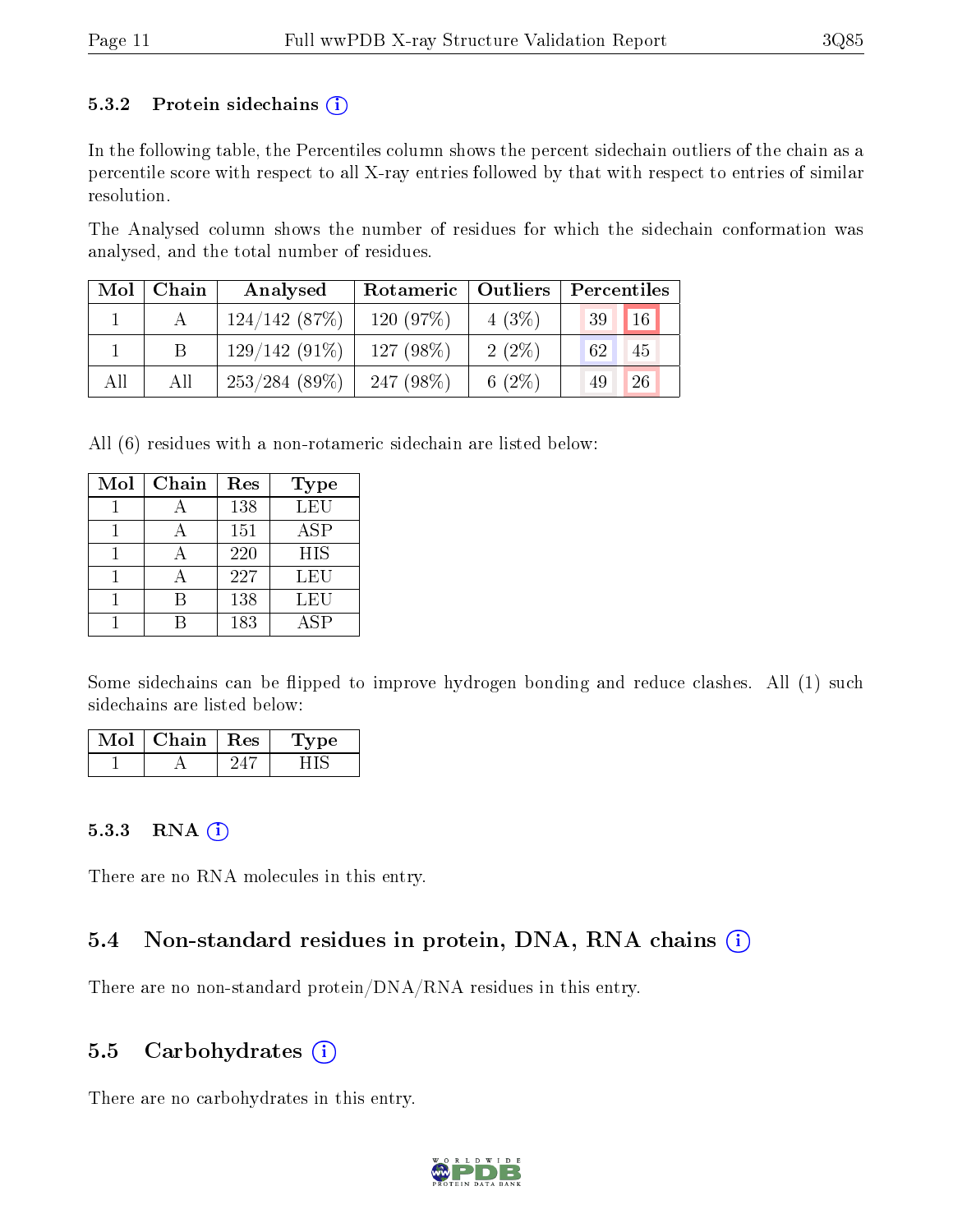### 5.6 Ligand geometry (i)

Of 7 ligands modelled in this entry, 2 are monoatomic - leaving 5 for Mogul analysis.

In the following table, the Counts columns list the number of bonds (or angles) for which Mogul statistics could be retrieved, the number of bonds (or angles) that are observed in the model and the number of bonds (or angles) that are dened in the Chemical Component Dictionary. The Link column lists molecule types, if any, to which the group is linked. The Z score for a bond length (or angle) is the number of standard deviations the observed value is removed from the expected value. A bond length (or angle) with  $|Z| > 2$  is considered an outlier worth inspection. RMSZ is the root-mean-square of all Z scores of the bond lengths (or angles).

| Mol            |             |       | Res | Link                     |            | <b>Bond lengths</b> |             |          | Bond angles |             |  |
|----------------|-------------|-------|-----|--------------------------|------------|---------------------|-------------|----------|-------------|-------------|--|
|                | <b>Type</b> | Chain |     |                          | Counts     | RMSZ                | # $ Z  > 2$ | Counts   | RMSZ        | # $ Z  > 2$ |  |
| 4              | <b>SCN</b>  | А     | 2   | $\overline{\phantom{0}}$ | 1,2,2      | 1.03                |             | 0,1,1    | 0.00        |             |  |
| $\overline{2}$ | GNP         | B     | 283 | 3                        | 28, 34, 34 | 2.54                | 10(35%)     | 30,54,54 | 2.13        | 8(26%)      |  |
| 2              | <b>GNP</b>  | А     | 283 | 3                        | 28, 34, 34 | 2.60                | 10(35%)     | 30,54,54 | 2.11        | $6(20\%)$   |  |
| 4              | <b>SCN</b>  | Β     | 3   | $\qquad \qquad$          | 1,2,2      | 0.90                |             | 0,1,1    | 0.00        |             |  |
| 4              | <b>SCN</b>  | B     |     | $\qquad \qquad$          | 1,2,2      | 0.99                |             | 0,1,1    | 0.00        |             |  |

In the following table, the Chirals column lists the number of chiral outliers, the number of chiral centers analysed, the number of these observed in the model and the number defined in the Chemical Component Dictionary. Similar counts are reported in the Torsion and Rings columns. '-' means no outliers of that kind were identified.

| Mol |            |     | Type   Chain   Res   Link   Chirals | <b>Torsions</b>                | Rings |
|-----|------------|-----|-------------------------------------|--------------------------------|-------|
|     | <b>GNP</b> | 283 |                                     | $\frac{5}{17/38/38}$   0/3/3/3 |       |
|     | <b>GNP</b> | 283 |                                     | $\frac{5}{17/38/38}$   0/3/3/3 |       |

All (20) bond length outliers are listed below:

| Mol            | Chain | Res | <b>Type</b> | Atoms               | Z       | Observed $(A)$ | Ideal(A) |
|----------------|-------|-----|-------------|---------------------|---------|----------------|----------|
| $\overline{2}$ | А     | 283 | <b>GNP</b>  | $C4-N9$             | $-7.60$ | 1.37           | 1.47     |
| $\overline{2}$ | B     | 283 | <b>GNP</b>  | $C4-N9$             | $-7.12$ | 1.38           | 1.47     |
| $\overline{2}$ | А     | 283 | <b>GNP</b>  | $C5-C6$             | $-6.60$ | 1.41           | 1.52     |
| 2              | B     | 283 | <b>GNP</b>  | $C5-C6$             | $-6.30$ | 1.42           | 1.52     |
| $\overline{2}$ | А     | 283 | <b>GNP</b>  | $C6-N1$             | 4.06    | 1.39           | 1.33     |
| $\overline{2}$ | B     | 283 | <b>GNP</b>  | PB-O <sub>2</sub> B | $-3.99$ | 1.46           | 1.56     |
| $\overline{2}$ | B     | 283 | <b>GNP</b>  | $C6-N1$             | 3.98    | 1.39           | 1.33     |
| $\overline{2}$ | B     | 283 | <b>GNP</b>  | PB-O3A              | $-3.83$ | 1.54           | 1.59     |
| $\overline{2}$ | А     | 283 | <b>GNP</b>  | PB-O3A              | $-3.79$ | 1.54           | 1.59     |
| 2              | А     | 283 | <b>GNP</b>  | PG-O1G              | 3.46    | 1.51           | 1.46     |
| $\overline{2}$ | А     | 283 | GNP         | PB-O <sub>2</sub> B | $-3.34$ | 1.47           | 1.56     |
| $\overline{2}$ | В     | 283 | GNP         | PG-O1G              | 3.23    | 1.51           | 1.46     |

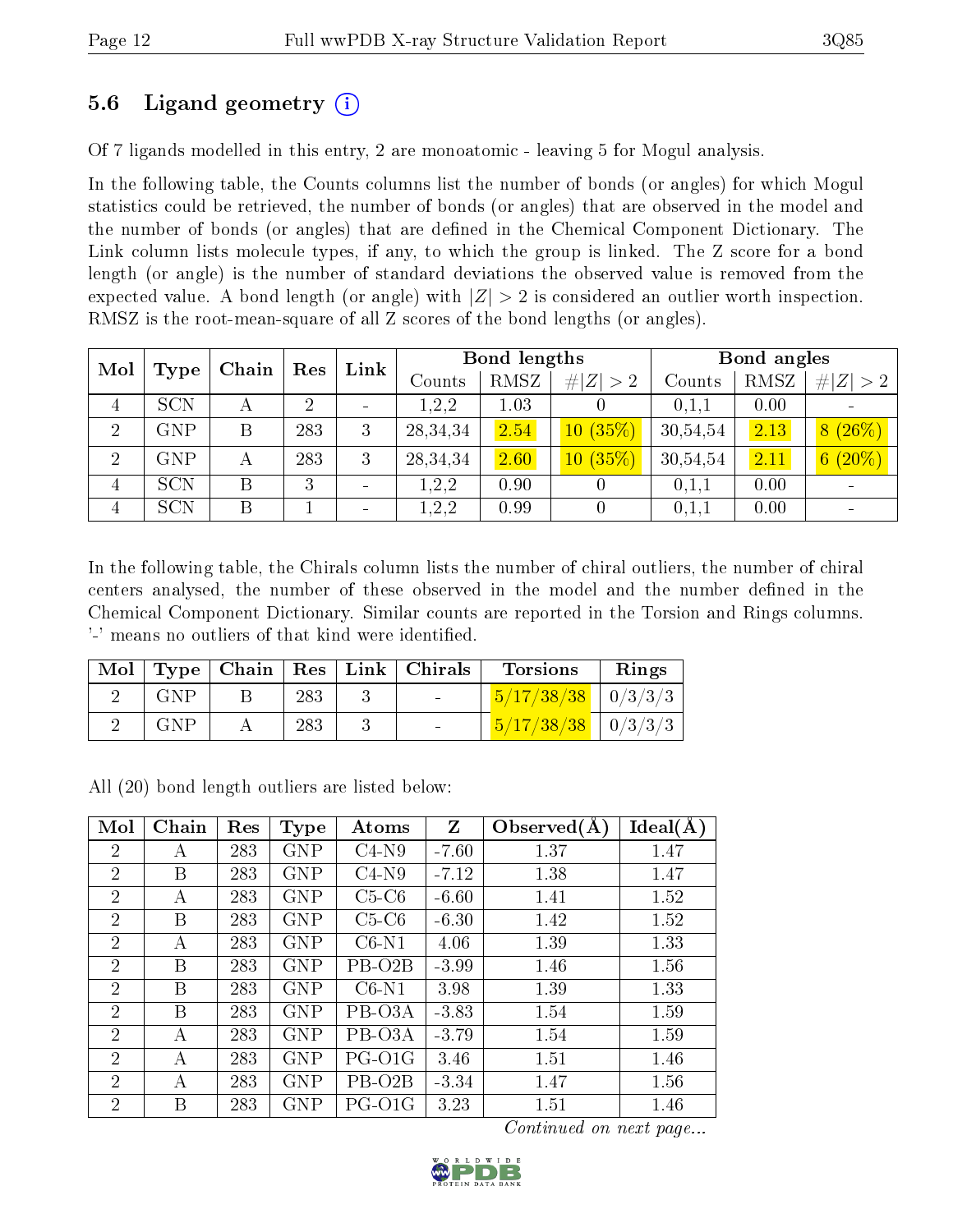|--|

| Mol            | Chain | Res | <b>Type</b> | Atoms              | Z       | Observed $(A$ | Ideal(A) |
|----------------|-------|-----|-------------|--------------------|---------|---------------|----------|
| $\overline{2}$ | В     | 283 | <b>GNP</b>  | PG-O <sub>2G</sub> | $-2.52$ | 1.50          | 1.56     |
| $\overline{2}$ | А     | 283 | <b>GNP</b>  | PG-O <sub>2G</sub> | $-2.46$ | 1.50          | 1.56     |
| $\overline{2}$ | А     | 283 | <b>GNP</b>  | $C5-C4$            | $-2.44$ | 1.38          | 1.53     |
| $\overline{2}$ | В     | 283 | <b>GNP</b>  | $C5-C4$            | $-2.39$ | 1.38          | 1.53     |
| $\overline{2}$ | А     | 283 | <b>GNP</b>  | $C8-N9$            | $-2.37$ | 1.37          | 1.45     |
| $\overline{2}$ | А     | 283 | <b>GNP</b>  | PG-O3G             | $-2.36$ | 1.50          | 1.56     |
| $\overline{2}$ | В     | 283 | <b>GNP</b>  | PG-O3G             | $-2.35$ | 1.50          | 1.56     |
| $\overline{2}$ | В     | 283 | <b>GNP</b>  | $C8-N9$            | $-2.24$ | 1.37          | 1.45     |

Continued from previous page...

All (14) bond angle outliers are listed below:

| Mol            | Chain | Res | <b>Type</b> | Atoms                                          | $\mathbf{Z}$ | Observed $(°)$ | Ideal $(°)$ |
|----------------|-------|-----|-------------|------------------------------------------------|--------------|----------------|-------------|
| 2              | А     | 283 | <b>GNP</b>  | $C4-C5-N7$                                     | 6.48         | 111.05         | 102.46      |
| $\overline{2}$ | B     | 283 | <b>GNP</b>  | $C4-C5-N7$                                     | 6.32         | 110.84         | 102.46      |
| $\overline{2}$ | А     | 283 | <b>GNP</b>  | $C5-C6-N1$                                     | $-5.20$      | 111.78         | 118.19      |
| $\overline{2}$ | B     | 283 | <b>GNP</b>  | $C5-C6-N1$                                     | $-5.08$      | 111.92         | 118.19      |
| $\overline{2}$ | B     | 283 | <b>GNP</b>  | $O6-C6-C5$                                     | 4.29         | 128.62         | 119.86      |
| $\overline{2}$ | А     | 283 | <b>GNP</b>  | $O6-C6-C5$                                     | 3.99         | 128.01         | 119.86      |
| $\overline{2}$ | А     | 283 | <b>GNP</b>  | $O3G-PG-O1G$                                   | $-3.95$      | 103.53         | 113.45      |
| $\overline{2}$ | B     | 283 | <b>GNP</b>  | $O3G-PG-O1G$                                   | $-3.73$      | 104.08         | 113.45      |
| $\overline{2}$ | В     | 283 | <b>GNP</b>  | O <sub>1</sub> G-P <sub>G-N<sub>3</sub>B</sub> | $-3.16$      | 107.11         | 111.77      |
| $\overline{2}$ | В     | 283 | <b>GNP</b>  | $O2B-PB-O1B$                                   | 2.87         | 115.95         | 109.92      |
| $\overline{2}$ | А     | 283 | <b>GNP</b>  | $O2B$ PB $O1B$                                 | 2.85         | 115.89         | 109.92      |
| $\overline{2}$ | В     | 283 | <b>GNP</b>  | $O6$ - $C6$ - $N1$                             | $-2.41$      | 119.46         | 122.69      |
| $\overline{2}$ | А     | 283 | <b>GNP</b>  | $O3G-PG-O2G$                                   | 2.39         | 114.01         | 107.64      |
| $\overline{2}$ | В     | 283 | <b>GNP</b>  | $O3G$ -PG- $O2G$                               | 2.21         | 113.53         | 107.64      |

There are no chirality outliers.

All (10) torsion outliers are listed below:

| Mol            | Chain        | $\operatorname{Res}% \left( \mathcal{N}\right) \equiv\operatorname{Res}(\mathcal{N}_{0},\mathcal{N}_{0})$ | Type       | Atoms                   |
|----------------|--------------|-----------------------------------------------------------------------------------------------------------|------------|-------------------------|
| 2              | В            | 283                                                                                                       | <b>GNP</b> | PG-N3B-PB-O1B           |
| 2              | В            | 283                                                                                                       | <b>GNP</b> | PG-N3B-PB-O3A           |
| 2              | В            | 283                                                                                                       | <b>GNP</b> | PA-O3A-PB-O1B           |
| $\overline{2}$ | B            | 283                                                                                                       | <b>GNP</b> | PA-O3A-PB-O2B           |
| 2              | В            | 283                                                                                                       | <b>GNP</b> | $C2'$ - $C1'$ -N9- $C4$ |
| $\overline{2}$ | A            | 283                                                                                                       | GNP        | PG-N3B-PB-O1B           |
| 2              | А            | 283                                                                                                       | <b>GNP</b> | PG-N3B-PB-O3A           |
| $\overline{2}$ | $\mathbf{A}$ | 283                                                                                                       | GNP        | PA-O3A-PB-O1B           |
| $\overline{2}$ | А            | 283                                                                                                       | GNP        | $C2'$ - $C1'$ -N9- $C4$ |
| 2              | А            | 283                                                                                                       | <b>GNP</b> | PA-O3A-PB-O2B           |

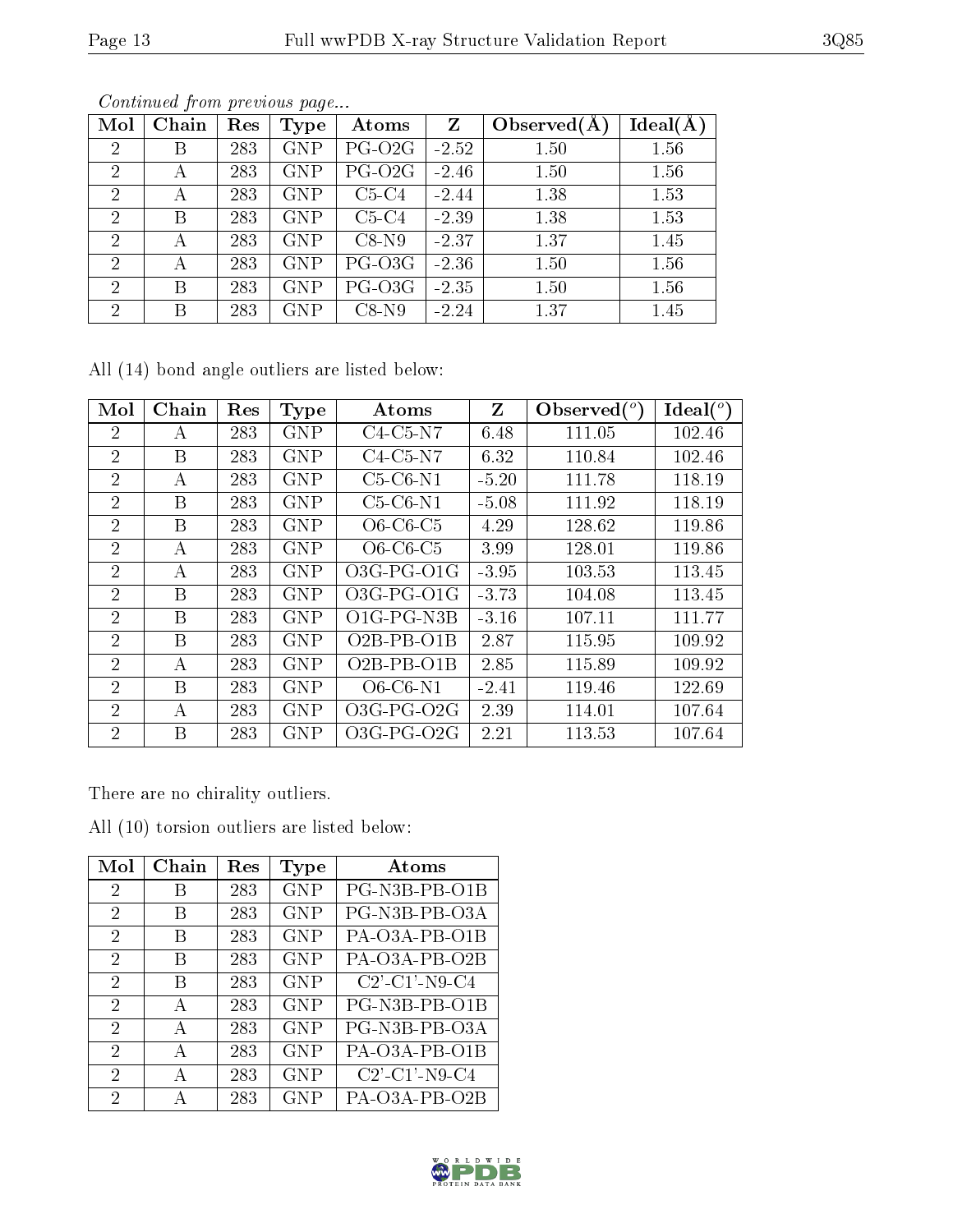There are no ring outliers.

No monomer is involved in short contacts.

The following is a two-dimensional graphical depiction of Mogul quality analysis of bond lengths, bond angles, torsion angles, and ring geometry for all instances of the Ligand of Interest. In addition, ligands with molecular weight > 250 and outliers as shown on the validation Tables will also be included. For torsion angles, if less then 5% of the Mogul distribution of torsion angles is within 10 degrees of the torsion angle in question, then that torsion angle is considered an outlier. Any bond that is central to one or more torsion angles identified as an outlier by Mogul will be highlighted in the graph. For rings, the root-mean-square deviation (RMSD) between the ring in question and similar rings identified by Mogul is calculated over all ring torsion angles. If the average RMSD is greater than 60 degrees and the minimal RMSD between the ring in question and any Mogul-identified rings is also greater than 60 degrees, then that ring is considered an outlier. The outliers are highlighted in purple. The color gray indicates Mogul did not find sufficient equivalents in the CSD to analyse the geometry.



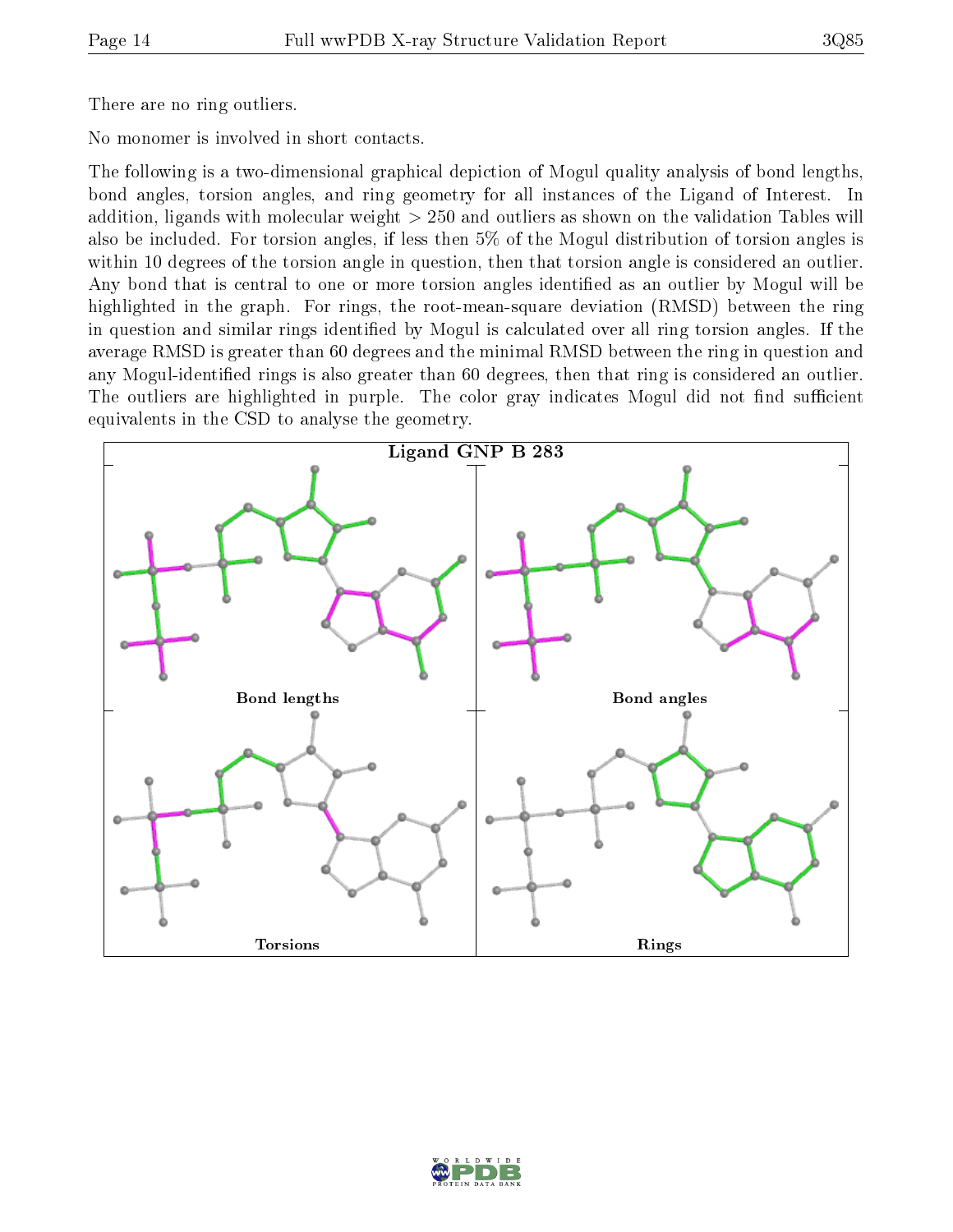



# 5.7 [O](https://www.wwpdb.org/validation/2017/XrayValidationReportHelp#nonstandard_residues_and_ligands)ther polymers (i)

There are no such residues in this entry.

# 5.8 Polymer linkage issues (i)

There are no chain breaks in this entry.

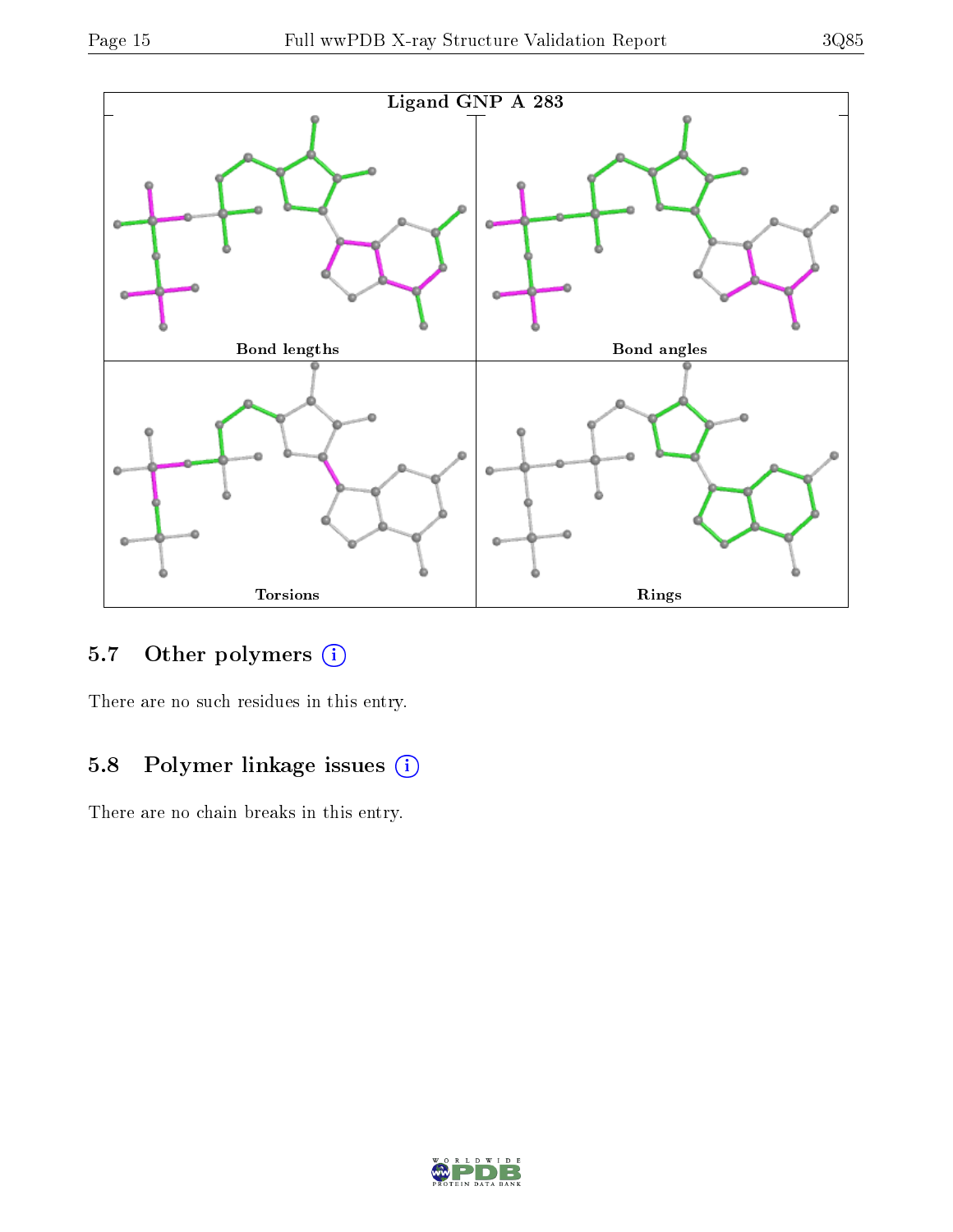# 6 Fit of model and data  $(i)$

# 6.1 Protein, DNA and RNA chains  $(i)$

In the following table, the column labelled  $#RSRZ> 2'$  contains the number (and percentage) of RSRZ outliers, followed by percent RSRZ outliers for the chain as percentile scores relative to all X-ray entries and entries of similar resolution. The OWAB column contains the minimum, median,  $95<sup>th</sup>$  percentile and maximum values of the occupancy-weighted average B-factor per residue. The column labelled ' $Q< 0.9$ ' lists the number of (and percentage) of residues with an average occupancy less than 0.9.

| Mol | Chain | Analysed         | $<$ RSRZ $>$ | # $RSRZ>2$                   | $OWAB(A^2)$    | Q <sub>0.9</sub> |
|-----|-------|------------------|--------------|------------------------------|----------------|------------------|
|     |       | $149/169$ (88%)  | 0.25         | $9(6\%)$ 21<br><sup>27</sup> | 10, 19, 36, 48 |                  |
|     | Β     | $151/169$ (89\%) | $-0.05$      | $2(1\%)$ 77 83               | 9, 19, 34, 53  |                  |
| All | All   | $300/338(88\%)$  | 0.10         | 11 $(3\%)$<br>41<br>48       | 9, 19, 36, 53  |                  |

All (11) RSRZ outliers are listed below:

| Mol | Chain | $\operatorname{Res}% \left( \mathcal{N}\right) \equiv\operatorname{Res}(\mathcal{N}_{0},\mathcal{N}_{0})$ | <b>Type</b> | <b>RSRZ</b> |
|-----|-------|-----------------------------------------------------------------------------------------------------------|-------------|-------------|
| 1   | A     | 186                                                                                                       | LEU         | 5.4         |
| 1   | A     | 138                                                                                                       | LEU         | 5.3         |
| 1   | A     | 185                                                                                                       | <b>CYS</b>  | 4.0         |
| 1   | А     | 188                                                                                                       | $\rm THR$   | 3.9         |
| 1   | В     | 181                                                                                                       | LEU         | 3.7         |
| 1   | В     | 138                                                                                                       | LEU         | 3.6         |
| 1   | A     | 171                                                                                                       | ILE         | 3.1         |
| 1   | A     | 153                                                                                                       | TYR         | 2.6         |
| 1   | А     | 152                                                                                                       | THR         | 2.2         |
| 1   | А     | 115                                                                                                       | VAL         | 2.2         |
| 1   |       | 213                                                                                                       | ${\rm ARG}$ | 2.0         |

### 6.2 Non-standard residues in protein, DNA, RNA chains (i)

There are no non-standard protein/DNA/RNA residues in this entry.

### 6.3 Carbohydrates  $(i)$

There are no carbohydrates in this entry.

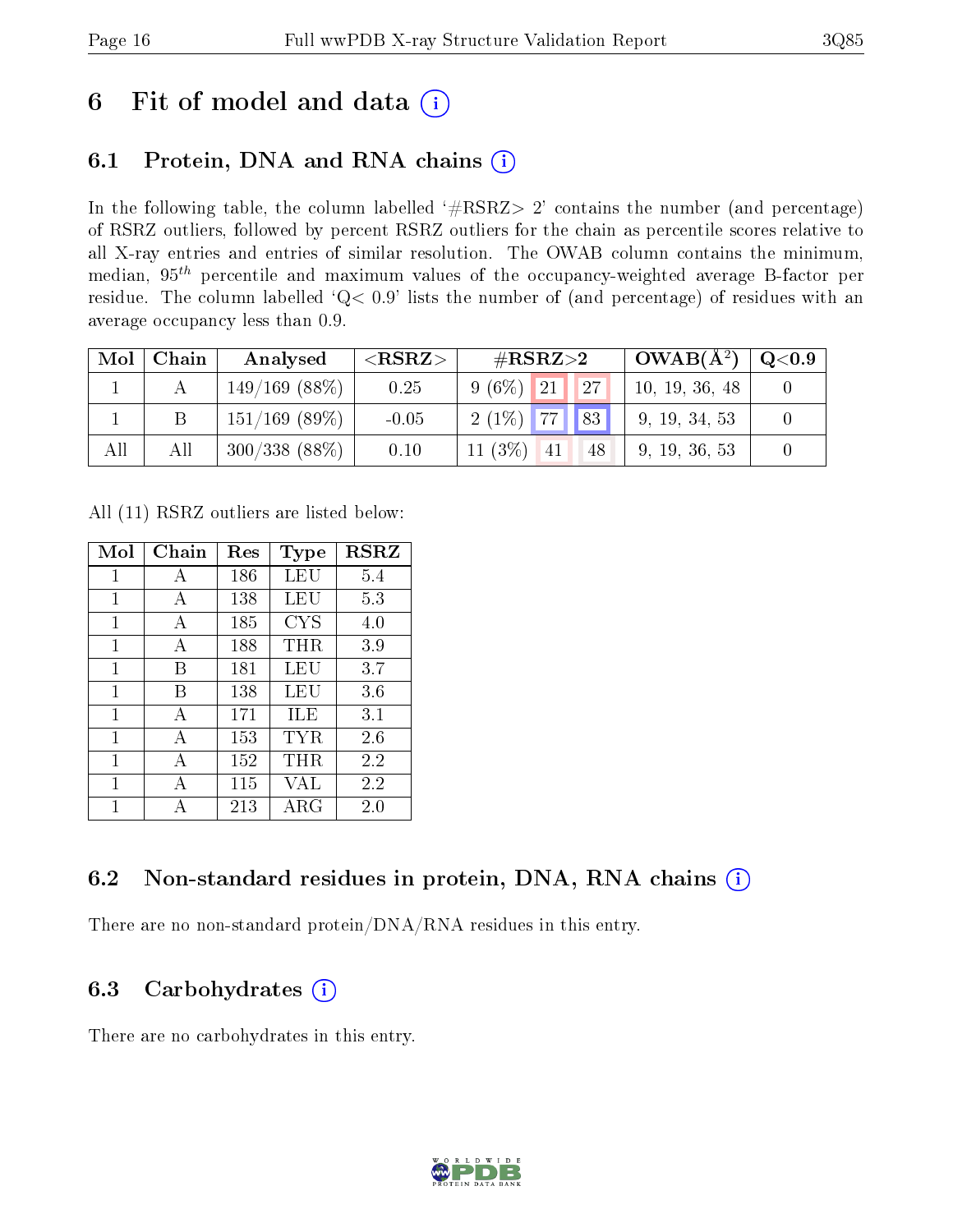### 6.4 Ligands  $(i)$

In the following table, the Atoms column lists the number of modelled atoms in the group and the number defined in the chemical component dictionary. The B-factors column lists the minimum, median,  $95<sup>th</sup>$  percentile and maximum values of B factors of atoms in the group. The column labelled ' $Q< 0.9$ ' lists the number of atoms with occupancy less than 0.9.

| Mol | <b>Type</b> | Chain | Res            | Atoms   | $_{\rm RSCC}$ | <b>RSR</b> | <b>B</b> -factors $(\overline{A^2})$ | Q <sub>0.9</sub> |
|-----|-------------|-------|----------------|---------|---------------|------------|--------------------------------------|------------------|
| 3   | MG          | А     | 284            | $1/1\,$ | 0.93          | 0.07       | 26, 26, 26, 26                       |                  |
| 2   | <b>GNP</b>  | А     | 283            | 32/32   | 0.96          | 0.08       | 12,17,20,24                          |                  |
| 2   | <b>GNP</b>  | B     | 283            | 32/32   | 0.97          | 0.07       | 11, 18, 22, 24                       |                  |
| 3   | MG          | B     | 284            | 1/1     | 0.97          | 0.07       | 20, 20, 20, 20                       |                  |
| 4   | <b>SCN</b>  | В     |                | 3/3     | 0.98          | 0.07       | 18, 18, 22, 28                       |                  |
| 4   | <b>SCN</b>  | B     | 3              | 3/3     | 0.98          | 0.10       | 22, 22, 24, 31                       |                  |
|     | <b>SCN</b>  |       | $\overline{2}$ | 3/3     | 0.98          | 0.10       | 20, 20, 22, 29                       |                  |

The following is a graphical depiction of the model fit to experimental electron density of all instances of the Ligand of Interest. In addition, ligands with molecular weight  $> 250$  and outliers as shown on the geometry validation Tables will also be included. Each fit is shown from different orientation to approximate a three-dimensional view.